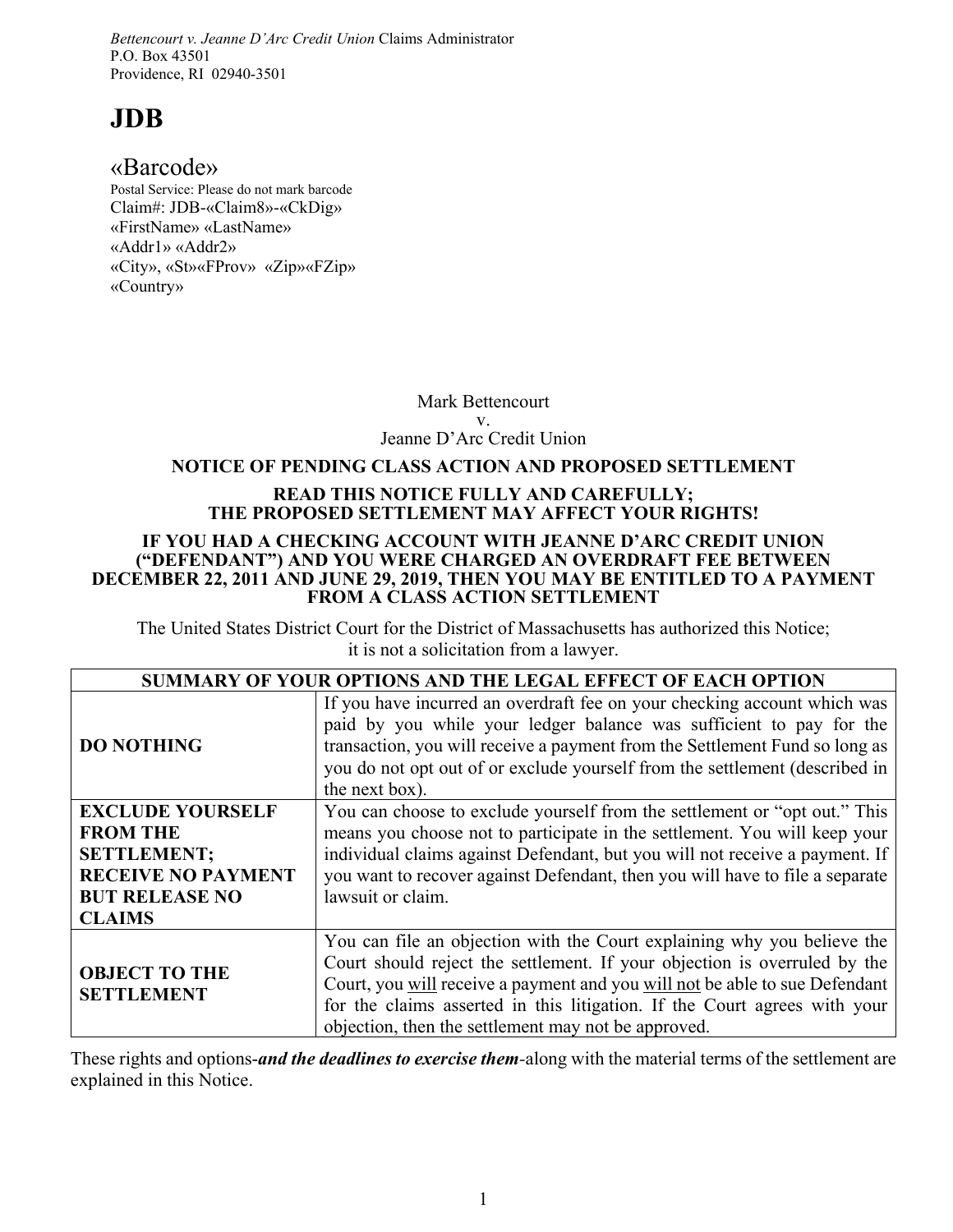# **BASIC INFORMATION**

### **1. What is this lawsuit about?**

The lawsuit that is being settled is entitled *Mark Bettencourt v. Jeanne D'Arc Credit Union,* United States District Court for the District of Massachusetts, Case No. 1:17-cv-12548-NMG. The case is a "class action." That means that the "Named Plaintiff," Mark Bettencourt, is an individual who is acting on behalf of a group. The group is made up of all members of Defendant who had a checking account with Defendant prior to February 15, 2016, and were assessed an Overdraft Fee on any type of payment transaction between December 22, 2011 to June 29, 2019, against their checking account if, at the time such fee was assessed, the member had sufficient money in his or her ledger balance to cover the transaction that resulted in the fee. The persons in this group are collectively called the "Class Members."

The Named Plaintiff claims Defendant improperly charged overdraft fees in checking accounts when members had enough money in the balance to cover the transaction if holds placed on pending transactions or deposits were not deducted from the balance. Defendant does not deny it charged overdraft fees but contends it did so properly and in accordance with the terms of its agreements and applicable law. Defendant contends it assessed overdraft fees based on the available balance in a member's account. Defendant maintains that this practice is proper and was disclosed to its members, and therefore denies that its practices give rise to claims for damages by the Named Plaintiff or any Class Member.

# **2. Why did I receive this Notice of this lawsuit?**

You received this Notice because Defendant's records indicate that you are in the group that was alleged to have been charged improper overdraft fee(s). The Court directed that this Notice be sent to all Class Members because each Class Member has a right to know about the proposed settlement and the options available to him or her before the Court decides whether to approve the settlement.

### **3. Why did the parties settle?**

In any lawsuit, there are risks and potential benefits that come with a trial versus settling at an earlier stage. It is the Named Plaintiff's lawyers' job to identify when a proposed settlement offer is good enough that it justifies recommending settling the case instead of continuing to trial. In a class action, these lawyers, known as Class Counsel, make this recommendation to the Named Plaintiff. The Named Plaintiff has the duty to act in the best interests of the class as a whole and, in this case, it is his belief, as well as Class Counsel's opinion, that this settlement is in the best interest of all Class Members for at least the following reasons:

There is legal uncertainty about whether a judge or a jury will find that Defendant was contractually and otherwise legally obligated not to assess overdraft fees on checking accounts when the ledger balance was sufficient to pay for a transaction even though the available balance was not. There is also uncertainty about whether the Named Plaintiff's claims are subject to other defenses that might result in no or less recovery to Class Members. Even if the Named Plaintiff were to win at trial, there is no assurance that the Class Members would be awarded more than the current settlement amount, and it may take years of litigation before any payments would be made. By settling, the Class Members will avoid these and other risks and the delays associated with continued litigation.

While Defendant disputes Plaintiff's claims, it has agreed to settle to avoid the costs, distractions and risks of litigation. Thus, even though Defendant denies that it did anything improper, it believes settlement is in its best interest and in the best interests of all of its members.

# **WHO IS IN THE SETTLEMENT**

# **4. How do I know if I am part of the Settlement?**

If you received this Notice, then Defendant's records indicate that you are a Class Member who is entitled to receive a payment or credit to your account.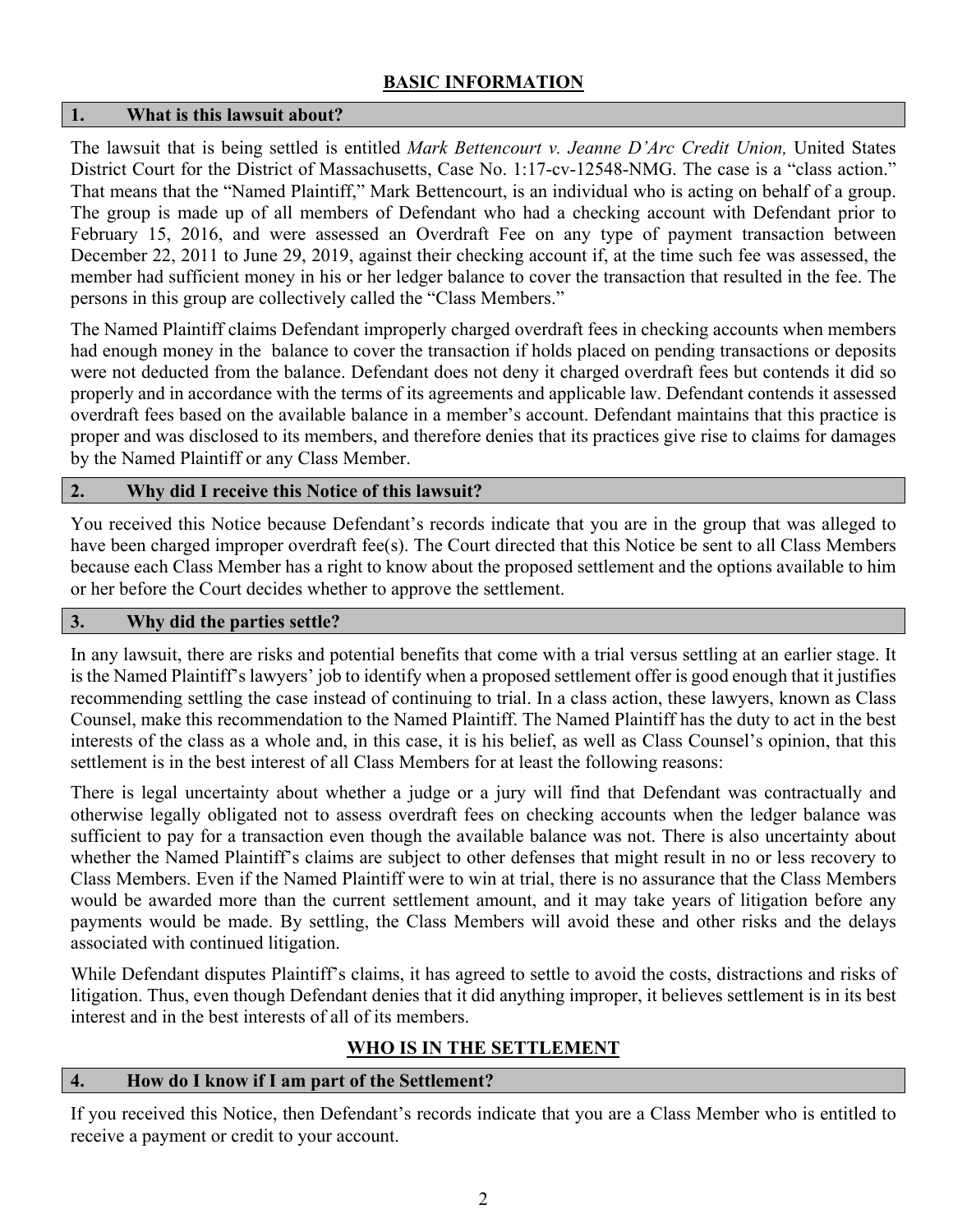# **YOUR OPTIONS**

### **5. What options do I have with respect to the settlement?**

You have three options: (1) do nothing and you will receive a payment according to the terms of this settlement for overdraft fees you may have been charged on your checking account when your ledger balance was sufficient but your available balance was not sufficient to pay the transaction that resulted in the fee; (2) exclude yourself from the settlement ("opt out" of it); or (3) participate in the settlement but object to it. Each of these options is described in a separate section below.

### **6. What are the critical deadlines?**

If you do nothing, you will receive settlement funds by credit to your account if you are still a member of Defendant when the settlement is paid or via check mailed to your residence of record if you are not a member of Defendant when the settlement is paid at the close of the claims period.

The deadline for sending a letter to exclude yourself from or opt out of the settlement is postmarked by May 15, 2020.

The deadline to file an objection with the Court is June 4, 2020.

### **7. How do I decide which option to choose?**

If you do not like the settlement and you believe that you could receive more money by pursuing your claims on your own (with or without an attorney that you could hire) and you are comfortable with the risk that you might lose your case or get less than you would in this settlement, then you may want to consider opting out.

If you believe the settlement is unreasonable, unfair, or inadequate and the Court should reject the settlement, you can object to the settlement terms. The Court will decide if your objection is valid. If the Court agrees, then the settlement will not be approved and no payments will be made to you or any other Class Member. If your objection (and any other objection) is overruled, and the settlement is approved, then you will still get a payment.

# **8. What has to happen for the settlement to be approved?**

The Court has to decide that the settlement is fair, reasonable, and adequate before it will approve it. The Court already has decided to provide preliminary approval of the settlement, which is why you received this Notice. The Court will make a final decision regarding the settlement at a "Fairness Hearing" or "Final Approval Hearing," which is currently scheduled for June 24, 2020.

# **THE SETTLEMENT PAYMENT**

# **9. How much is the settlement?**

Defendant has agreed to create a Settlement Fund of \$1,197,000.00. As discussed separately below, attorneys' fees, litigation costs, a service award to the Named Plaintiff, and the costs paid to a third-party Claims Administrator to administer the settlement (including mailing and emailing this Notice) will be paid out of this amount. The balance of the Settlement Fund will be divided among all Class Members on a *pro rata* basis to members who incurred an overdraft fee on checking accounts which was assessed while the ledger balance was sufficient to pay for the transaction.

### **10. How much of the Settlement Fund will be used to pay for attorney fees and costs?**

Class Counsel will request that the Court award thirty percent (30%) of the value of the settlement as attorneys' fees plus reimbursement of not more than \$70,000.00 in litigation costs incurred in prosecuting the case. The Court will decide the amount of the attorneys' fees based on a number of factors, including the risk associated with bringing the case, the amount of time spent on the case, the amount of costs incurred to prosecute the case, the quality of the work, and the outcome of the case.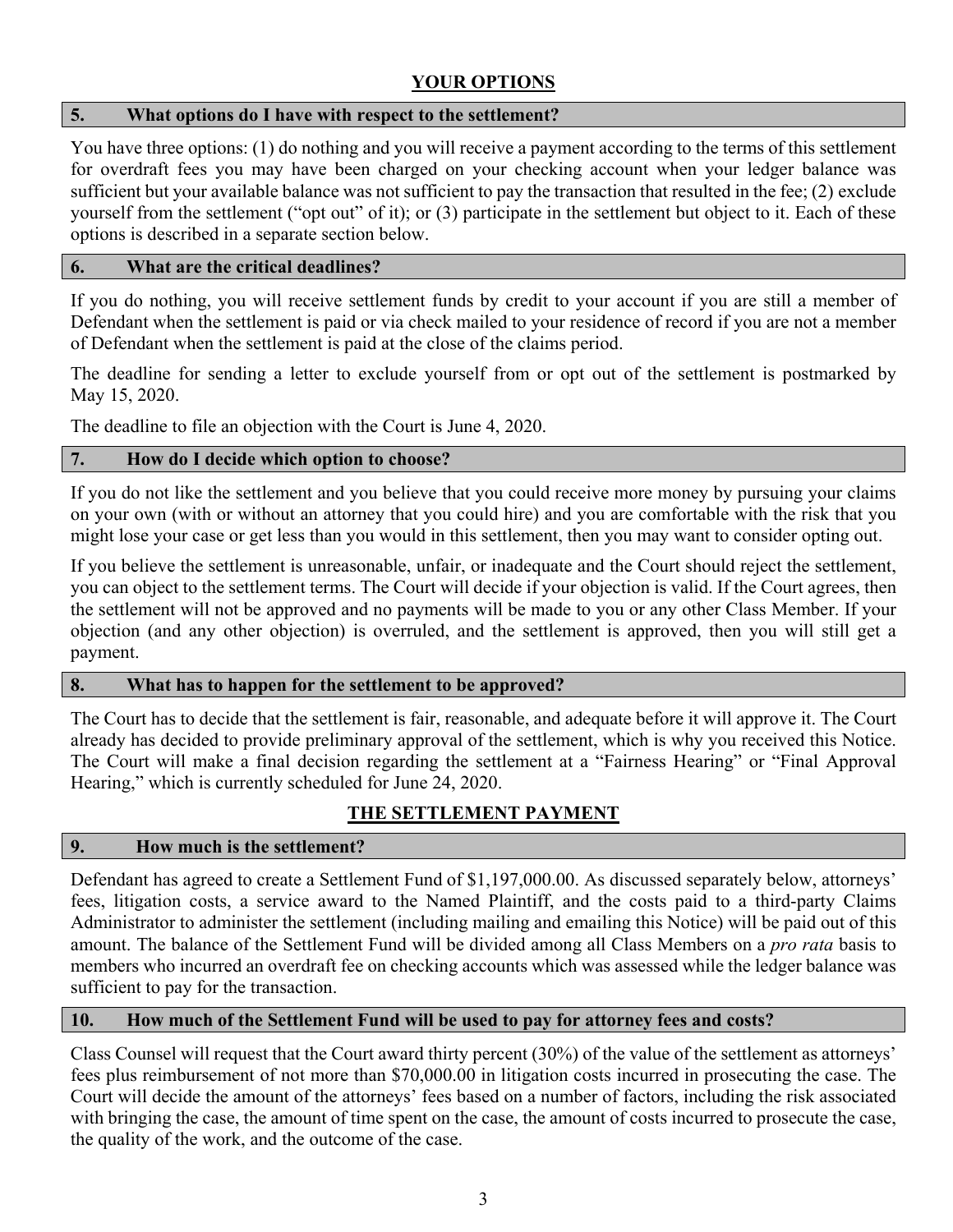### **11. How much of the Settlement Fund will be used to pay the Named Plaintiff a Service Award?**

Class Counsel on behalf of the Named Plaintiff will request that the Court award him \$10,000.00 for his role in securing this settlement on behalf of the class. The Court will decide if a Service Award is appropriate and if so, the amount of the award.

### **12. How much of the Settlement Fund will be used to pay the Claims Administrator's expenses?**

The Claims Administrator has estimated its total costs at \$44,830.00, and agreed to cap them at \$52,500.00.

### **13. How much will my payment be?**

The balance of the Settlement Fund will be divided among all Class Members on a *pro rata* basis to members who incurred an overdraft fee on checking accounts which was assessed while the ledger balance was sufficient to pay for the transaction.

### **14. Do I have to do anything if I want to participate in the Settlement?**

No. Any amount you are entitled to under the terms of the settlement will be distributed to you unless you choose to exclude yourself from the settlement or "opt out." This means you choose not to participate in the settlement. You will keep your individual claims against Defendant, but you will not receive a payment. In that case, if you choose to seek recovery against Defendant, then you will have to file a separate lawsuit or claim.

### **15. When will I receive my payment?**

The Court will hold a Fairness Hearing (explained below in Questions 22-24) on June 24, 2020 to consider whether the settlement should be approved. If the Court approves the settlement, then the Claims Administrator should begin paying claims within approximately 10 days. However, if someone objects to the settlement, and the objection is sustained, then there is no settlement. Even if all objections are overruled and the Court approves the settlement, an objector could appeal and it might take months or even years to have the appeal resolved, which would delay any payment.

# **EXCLUDING YOURSELF FROM THE SETTLEMENT**

### **16. How do I exclude myself from the settlement?**

If you do not want to receive a payment, or if you want to keep any right you may have to sue Defendant for the claims alleged in this lawsuit, then you must exclude yourself or "opt out."

To opt out, you must send a letter to the Claims Administrator that you want to be excluded. Your letter can simply say, "I hereby elect to be excluded from the settlement in the *Mark Bettencourt v. Jeanne D'Arc Credit Union* class action." Be sure to include your name, last four digits of your member number, address, telephone number, and email address. Your exclusion or opt-out request must be postmarked by May 15, 2020, and sent to:

> *Bettencourt v. Jeanne D'Arc Credit Union* Claims Administrator P.O. Box 43501 Providence, RI 02940-3501

# **17. What happens if I opt out of the settlement?**

If you opt out of the settlement, you will preserve and not give up any of your rights to sue Defendant for the claims alleged in this case. However, you will not be entitled to receive a payment from this settlement.

### **18. If I exclude myself, can I obtain a payment?**

No. If you exclude yourself, you will not be entitled to a payment.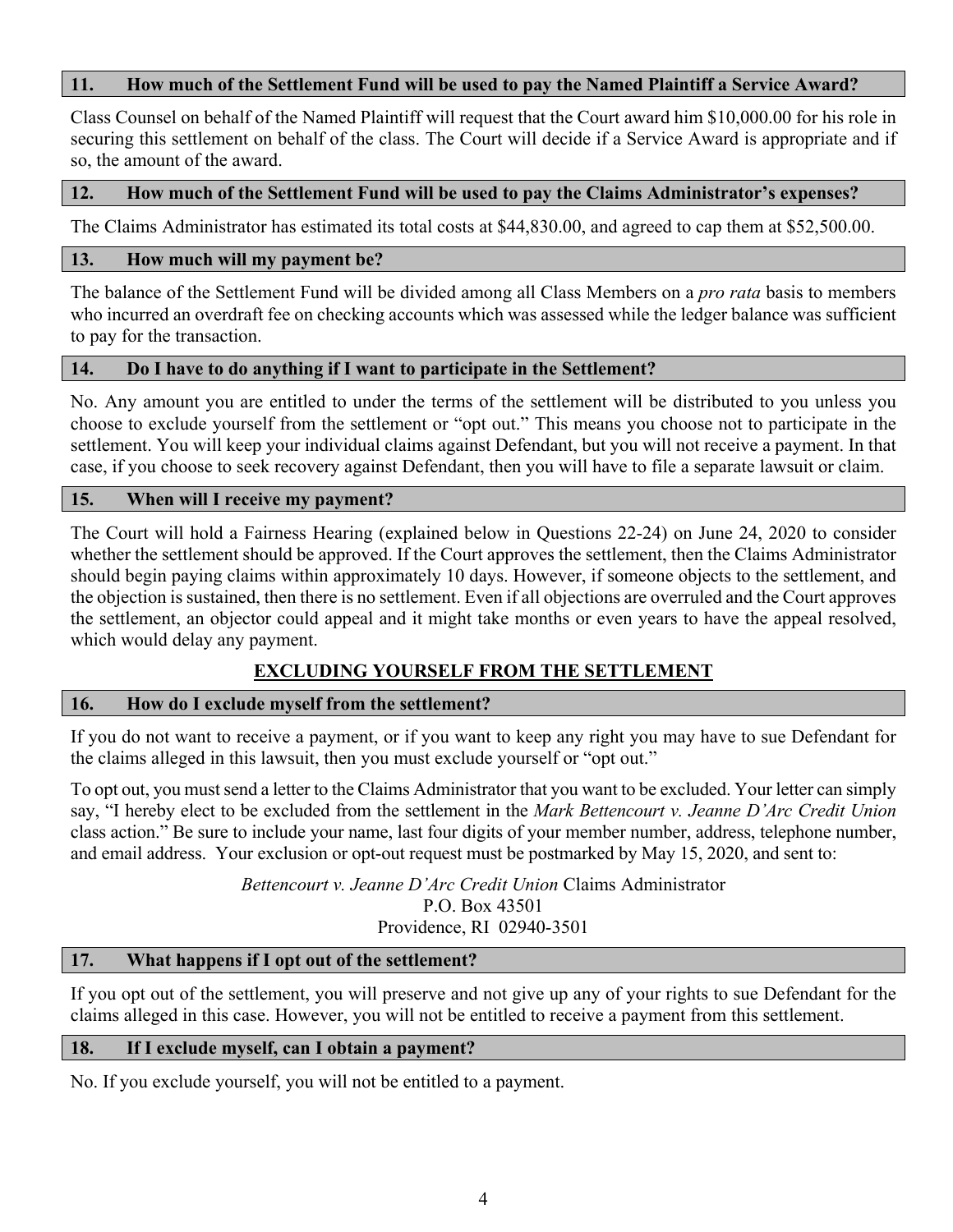# **OBJECTING TO THE SETTLEMENT**

# **19. How do I notify the Court that I do not like the settlement?**

You can object to the settlement or any part of it that you do not like **IF** you do not exclude yourself or opt out from the settlement. (Class Members who exclude themselves from the settlement have no right to object to how other Class Members are treated.) To object, you must send a written document to the Claims Administrator at the address below. Your objection should say that you are a Class Member, that you object to the settlement, and the factual and legal reasons why you object, and whether you intend to appear at the hearing. In your objection, you must include your name, address, telephone number, email address (if applicable), and your signature.

All objections must be postmarked by June 4, 2020, and must be mailed to the Court as follows: United States District Court for the District of Massachusetts, 1 Courthouse Way, Boston, MA 02210. Objections must also be mailed to the Claims Administrator as follows:

# **CLAIMS ADMINISTRATOR**

*Bettencourt v. Jeanne D'Arc Credit Union* Claims Administrator P.O. Box 43501 Providence, RI 02940-3501

### **20. What is the difference between objecting and requesting exclusion from the settlement?**

Objecting is telling the Court that you do not believe the settlement is fair, reasonable, and adequate for the class, and asking the Court to reject it. You can object only if you do not opt out of the settlement. If you object to the settlement and do not opt out, then you are entitled to a payment if the settlement is approved, but you will release claims you might have against Defendant. Excluding yourself or opting out is telling the Court that you do not want to be part of the settlement, and do not want to receive a payment or release claims you might have against Defendant for the claims alleged in this lawsuit.

### **21. What happens if I object to the settlement?**

If the Court sustains your objection, or the objection of any other Class Member, then there is no settlement. If you object, but the Court overrules your objection and any other objection(s), then you will be part of the settlement.

# **THE COURT'S FAIRNESS HEARING**

### **22. When and where will the Court decide whether to approve the settlement?**

The Court will hold a Final Approval or Fairness Hearing on June 24, 2020 at the United States District Court for the District of Massachusetts, located at 1 Courthouse Way, Boston, MA 02210. At this hearing, the Court will consider whether the settlement is fair, reasonable and adequate. If there are objections, the Court will consider them. The Court may also decide how much to award Class Counsel for attorneys' fees and expenses and how much the Named Plaintiff should get as a Service Award for acting as the class representative.

### **23. Do I have to come to the hearing?**

No. Class Counsel will answer any questions the Court may have. You may attend if you desire to do so. If you have submitted an objection, then you may want to attend.

### **24. May I speak at the hearing?**

If you have objected, you may ask the Court for permission to speak at the Final Approval Hearing. To do so, you must include with your objection, described in Question 19, above, the statement, "I hereby give notice that I intend to appear at the Final Approval Hearing."